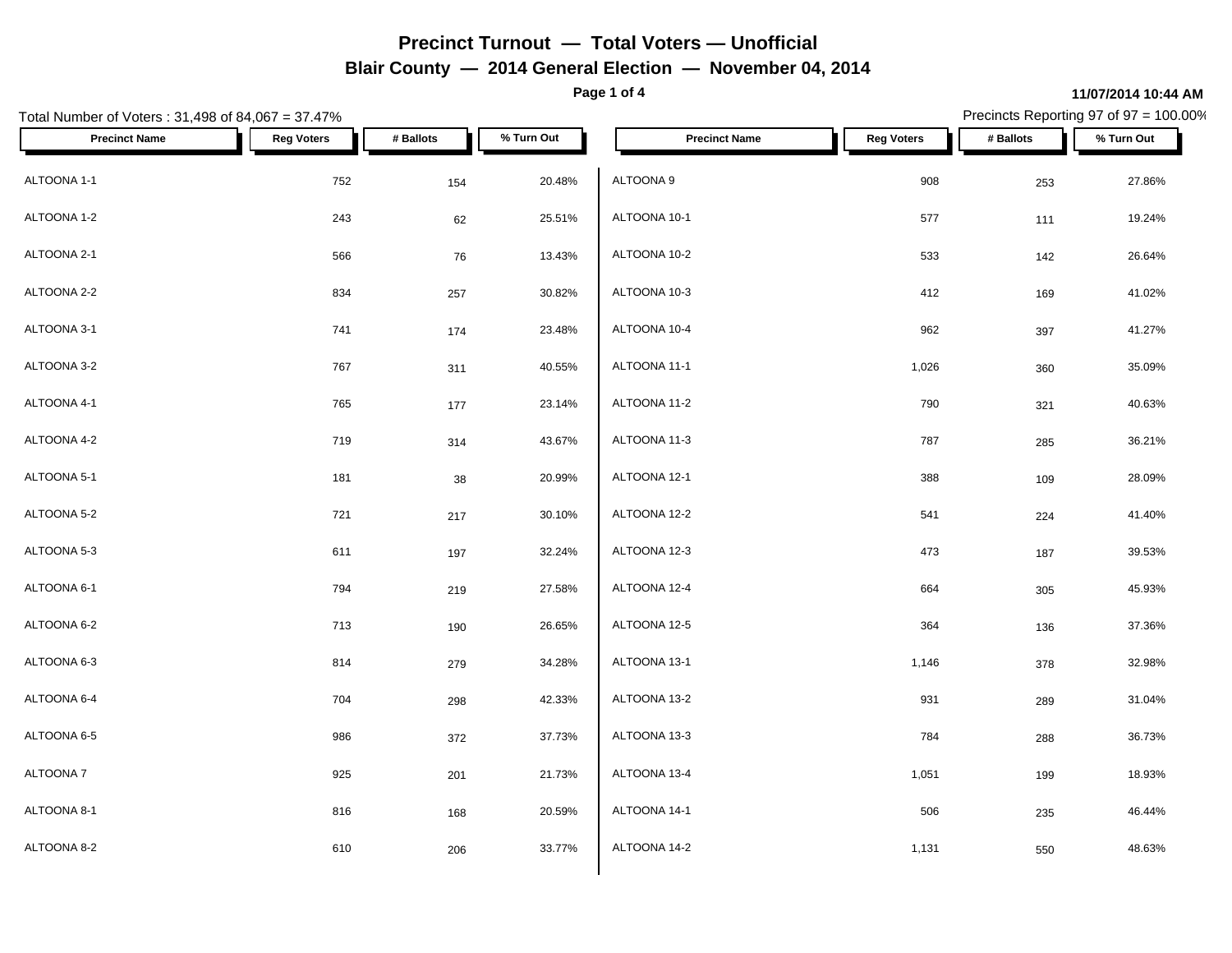**Page 2 of 4**

### Total Number of Voters : 31,498 of 84,067 = 37.47% Precincts Reporting 97 of 97 = 100.00% **Precinct Name Reg Voters # Ballots % Turn Out Precinct Name Reg Voters # Ballots % Turn Out** ALTOONA 14-3 781 318 40.72% GREENFIELD TWP1 987 302 30.60% ALTOONA 14-4 1,128 483 42.82% GREENFIELD TWP2 121 55 45.45% ALLEGHENY 1 1,866 726 38.91% GREENFIELD TWP3 ALLEGHENY 2 1,705 624 36.60% ALLEGHENY 3 338 135 39.94% HOLLIDAYSBURG 2 562 237 42.17% ALLEGHENY 4 824 322 39.08% | HOLLIDAYSBURG 3 ANTIS TWP 1 1,893 1,893 757 39.99% HOLLIDAYSBURG 4 ANTIS TWP 2 1,179 532 45.12% HOLLIDAYSBURG 5 ANTIS TWP 3 1,450 586 40.41% BELLWOOD BORO 1,211 444 36.66% BLAIR - CATFISH 1,162 457 39.33% BLAIR - E HOLBG 2,358 995 42.20% CATHARINE TWP 503 250 49.70% DUNCANSVILLE 920 373 40.54% FRANKSTOWN TWP1 **1200** 432 201 46.53% LOGAN TWP 3 FRANKSTOWN TWP2 2,814 2,814 1,198 42.57% LOGAN TWP 4 FRANKSTOWN TWP3 2,931 2,931 1,206 41.15% LOGAN TWP 5 FREEDOM TWP 1  $674$   $674$   $307$   $45.55\%$   $LOGAN TWP 6$ FREEDOM TWP 2 1,397 497 35.58% GREENFIELD TWP3 1,114 376 33.75%  $HOLLIDAYSBURG1$  and the set of  $466$  and  $466$  and  $436$  and  $29.18\%$  $HOLLIDAYSBURG$  3  $382$   $94$   $24.61\%$ HOLLIDAYSBURG 4 614 274 44.63%  $HOLLIDAYSBURG 5$   $547$   $238$   $43.51\%$ HOLLIDAYSBURG 6 835 342 40.96% HOLLIDAYSBURG 7 534 231 43.26% HUSTON TWP 761 336 44.15% JUNIATA TWP 723 291 40.25%  $\,$  LOGAN TWP 1  $\,$  1,459  $\,$  546  $\,$  37.42%  $\,$  $\,$  LOGAN TWP 2  $\,$   $\,$  1,688  $\,$  673  $\,$  39.87%  $\,$  $\,$  LOGAN TWP 3  $\,$   $\,$  840  $\,$   $\,$  377  $\,$   $\,$  44.88%  $\,$  $\textsf{LOGAN} \textsf{TWP} \textsf{4} \textsf{4} \textsf{5} \textsf{1} \textsf{1} \textsf{2} \textsf{1} \textsf{2} \textsf{1} \textsf{3} \textsf{2} \textsf{1} \textsf{3} \textsf{1} \textsf{4} \textsf{3} \textsf{1} \textsf{1} \textsf{3} \textsf{1} \textsf{1} \textsf{2} \textsf{1} \textsf{3} \textsf{1} \textsf{1} \textsf{3} \textsf{1} \textsf{1} \textsf{1} \textsf{1} \textsf{1} \textsf{1} \textsf{1} \text$ LOGAN TWP 5 1,236 513 41.50%  $\,$  LOGAN TWP 6  $\,$  61,798  $\,$  612  $\,$  34.04%  $\,$ LOGAN TWP 7 580 259 44.66%

**11/07/2014 10:44 AM**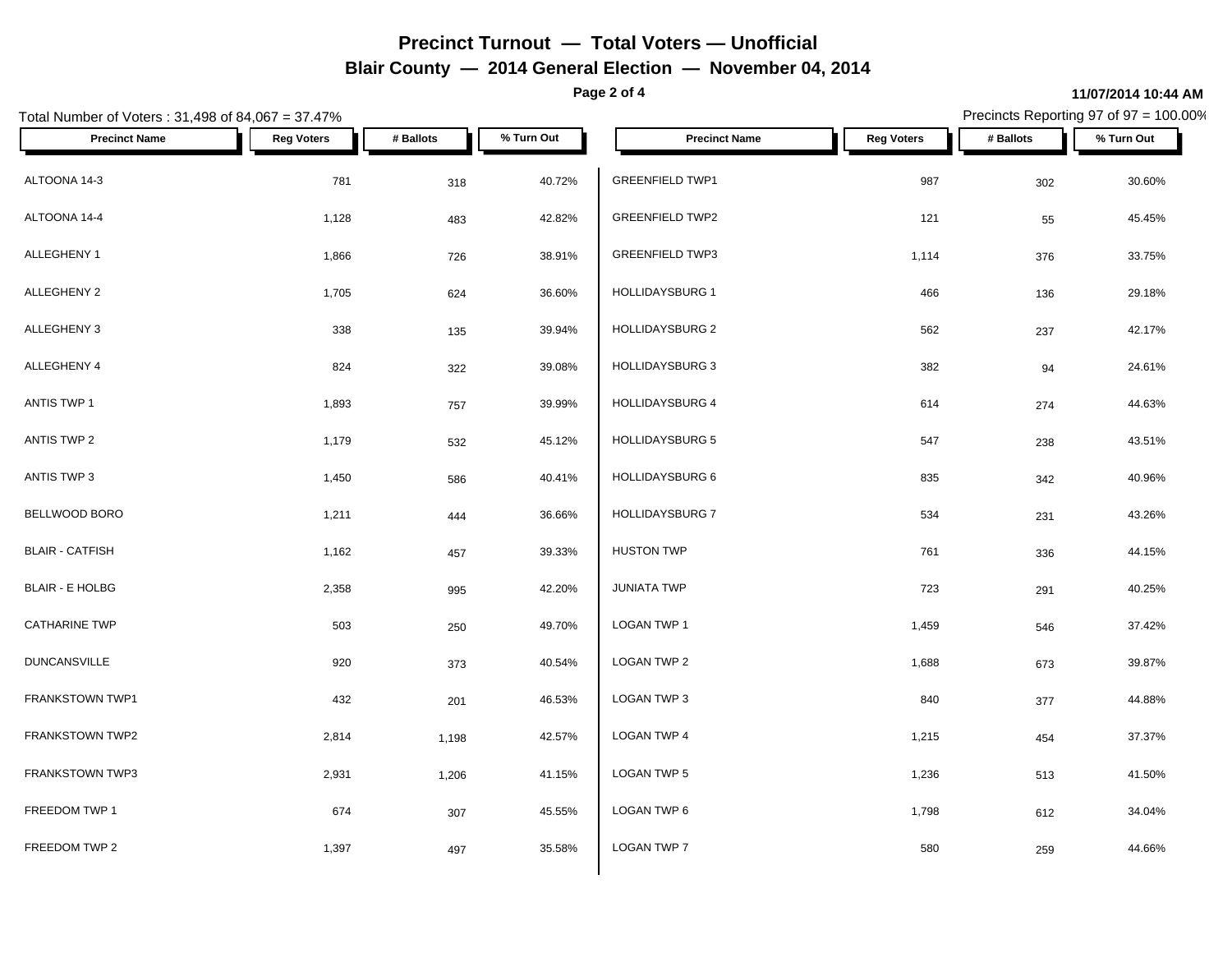**Page 3 of 4**

| Total Number of Voters: 31,498 of 84,067 = 37.47% |                   |           |            |                      | Precincts Reporting 97 of 97 = 100.00% |           |            |  |
|---------------------------------------------------|-------------------|-----------|------------|----------------------|----------------------------------------|-----------|------------|--|
| <b>Precinct Name</b>                              | <b>Reg Voters</b> | # Ballots | % Turn Out | <b>Precinct Name</b> | <b>Reg Voters</b>                      | # Ballots | % Turn Out |  |
| MARTINSBURG 1                                     | 583               | 265       | 45.45%     | WILLIAMSBURG         | 785                                    | 314       | 40.00%     |  |
| <b>MARTINSBURG 2</b>                              | 727               | 289       | 39.75%     | WOODBURY TWP         | 912                                    | 352       | 38.60%     |  |
| NEWRY BORO                                        | 156               | 63        | 40.38%     |                      |                                        |           |            |  |
| NORTH WOODBURY                                    | 1,698             | 721       | 42.46%     |                      |                                        |           |            |  |
| ROARING SPG 1                                     | 399               | 118       | 29.57%     |                      |                                        |           |            |  |
| ROARING SPG 2                                     | 651               | 288       | 44.24%     |                      |                                        |           |            |  |
| ROARING SPG 3                                     | 495               | 218       | 44.04%     |                      |                                        |           |            |  |
| SNYDER TWP 1                                      | 936               | 326       | 34.83%     |                      |                                        |           |            |  |
| SNYDER TWP 2                                      | 1,245             | 473       | 37.99%     |                      |                                        |           |            |  |
| <b>TAYLOR TWP</b>                                 | 1,706             | 698       | 40.91%     |                      |                                        |           |            |  |
| TYRONE TWP 1                                      | 546               | 248       | 45.42%     |                      |                                        |           |            |  |
| TYRONE TWP 2                                      | 615               | 255       | 41.46%     |                      |                                        |           |            |  |
| TYRONE BORO 1                                     | 581               | 254       | 43.72%     |                      |                                        |           |            |  |
| TYRONE BORO 2                                     | 455               | 159       | 34.95%     |                      |                                        |           |            |  |
| TYRONE BORO 3                                     | 466               | 126       | 27.04%     |                      |                                        |           |            |  |
| TYRONE BORO 4                                     | 325               | 91        | 28.00%     |                      |                                        |           |            |  |
| TYRONE BORO 5                                     | 364               | 127       | 34.89%     |                      |                                        |           |            |  |
| TYRONE BORO 6                                     | 645               | 305       | 47.29%     |                      |                                        |           |            |  |
| TYRONE BORO 7                                     | 513               | 203       | 39.57%     |                      |                                        |           |            |  |
|                                                   |                   |           |            |                      |                                        |           |            |  |

#### **11/07/2014 10:44 AM**